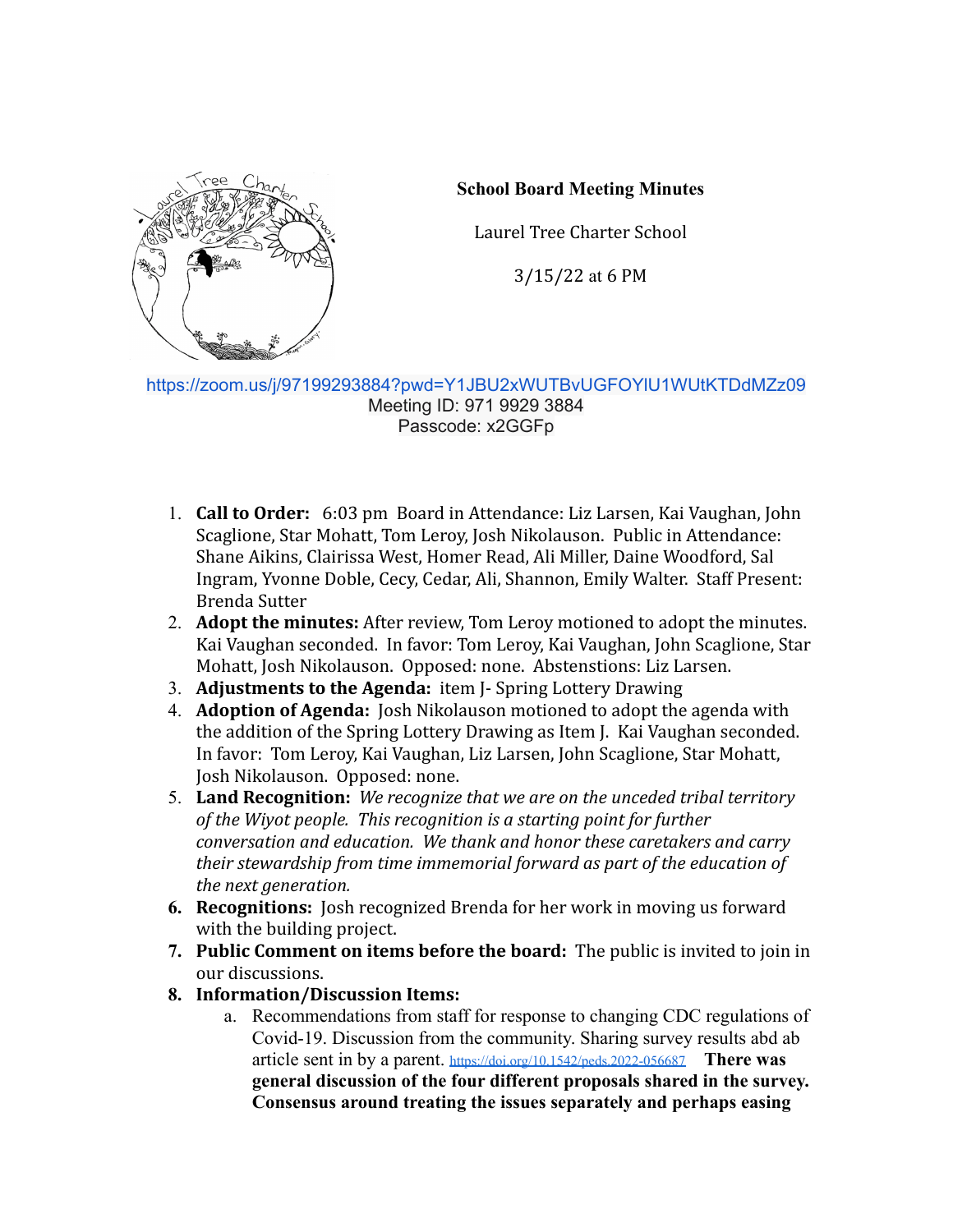**back on our precautions in stages. Many parents spoke and shared their concerns.**

- b. Budget update. The Second Interim Budget will be shared and discussed. We have a number of big expenses coming up, we need to keep an eye on the cash flow. **Brenda shared our Second Interim. Cash flow looks good, we are on track for having an excess of over \$100,000 to add to our reserves for next year.**
- c. Update on Property and progress in funding applications. We are scheduled to be on the agenda at the April 7th Planning Department meeting. The updated plans from Cleekco will be shared. **We looked at the updated plans. These represent the latest draft. We continue to work towards having a regenerative building.**
- d. Discussion of hiring School Site Solutions for helping us through the application for funding through the Office of Public School Construction (OPSC) and 4.0 process that qualifies us for that funding. **Brenda will move forward with this and bring a contract for the Board to consider at the next meeting.**
- e. Discussion of renting Six Rivers Montessori building on Hallen Drive for next year as a home base for middle and high school.
- f. Discussion of a year-round calendar. The staff is recommending that we not pursue this idea right now. We have too many other things going on.
- g. ARTSEL we were selected! Brenda will share information about the five-year training opportunity in art and social-emotional learning for our school community.
- h. We have a new van! 2017 Ford Transit with 148,000 miles for \$26,000.
- i. Presentation of the audit and audit findings. **We have two audit findings. One is that we were late in completing our audit and the other is that we did not have forms documenting Free and Reduced Lunch Income Levels for four students. This cost us about \$2,000. Brenda presented our plan for rectifying both problems for next year.**
- j. Spring Lottery Drawing **Names were drawn and added to the wait list in the order that they were drawn. We will begin calling people on the waitlist for next year.**

## 9. **Action Items:**

- 1. Approval of modifications to our Covid-19 policies.
	- a. Star Mohatt motioned that we will continue regular covid testing (20% a day or all students weekly) but will make masks optional while students are outside. We will make this change starting Monday, March 21st so that teachers have time to talk about spacing while outdoors and emphasize respect for people's choices. The Administrative Team has the discretion to reinstate masking if there is a spike in infections or an outbreak at the school. Josh Nikolauson seconded. In favor: Tom Leroy, John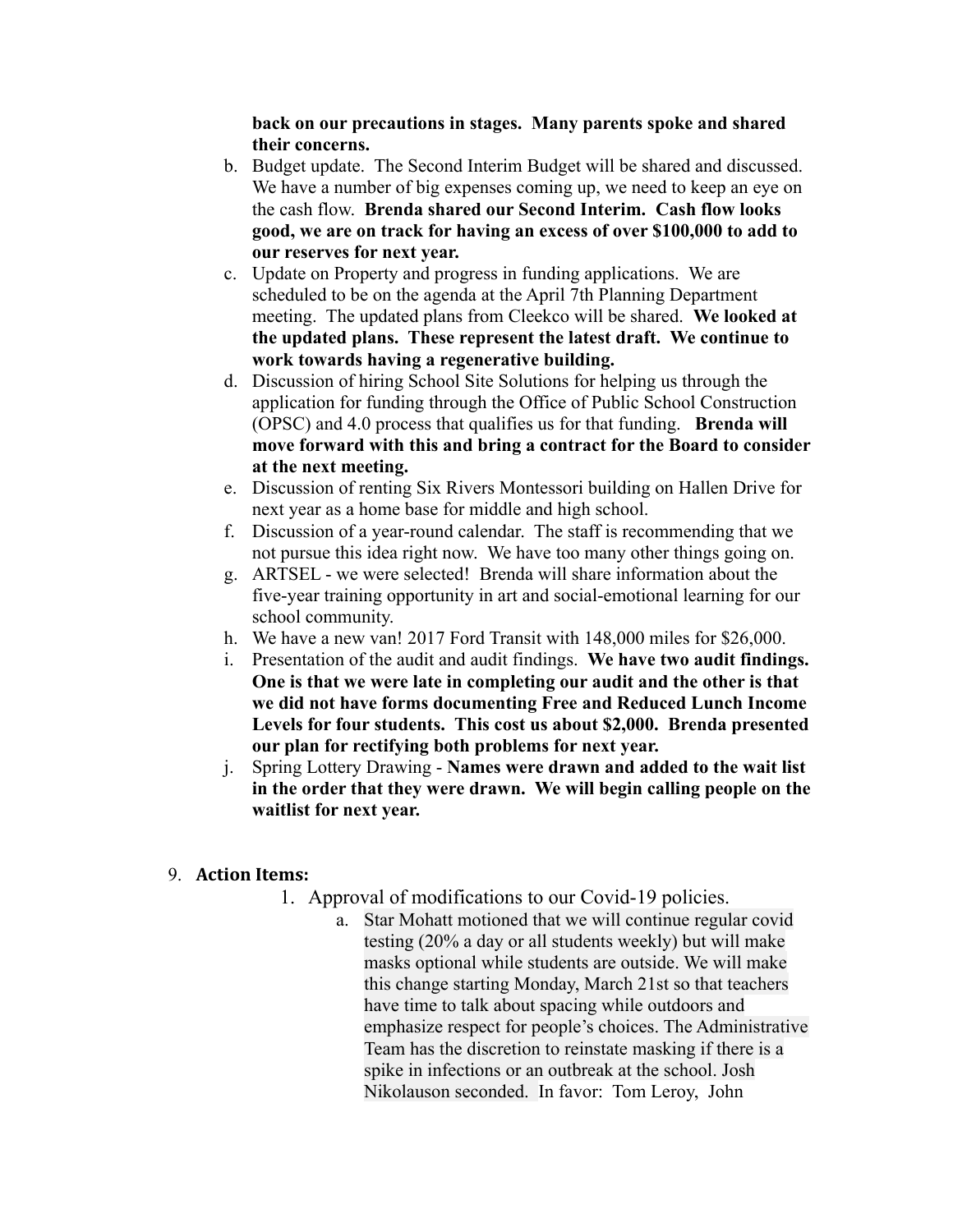Scaglione, Star Mohatt, Josh Nikolauson. Opposed: Kai Vaughan.

- b. Josh Nikolauson motioned: As long as we are at current levels or below, we can merge our aftercare groups. Kai Vaughan seconded. In favor: Tom Leroy, Kai Vaughan, John Scaglione, Star Mohatt, Josh Nikolauson. Opposed: none.
- c. John Scaglione motioned that vaccinations be required to go on the two-week high school trip. Kai Vaughan seconded. In favor: Tom Leroy, Kai Vaughan, John Scaglione, Josh Nikolauson. Opposed: Star Mohatt. Abstensions: None
- 2. Approval of our Audit. Josh Nikolauson motioned to approve the corrective actions for our audit. Kai Vaughan seconded. In favor: Tom Leroy, Kai Vaughan, John Scaglione, Star Mohatt, Josh Nikolauson. Opposed: none.
- 3. Approve renting the Six Rivers Montessori Building for next year. Josh motioned to approve renting the Six Rivers Montessori Building for next year. Tom Leroy seconded. In favor: Tom Leroy, Kai Vaughan, John Scaglione, Star Mohatt, Josh Nikolauson. Opposed: none.
- 4. Approve spending \$15,000 to purchase used furniture from the Six Rivers Montessori Building. Star Mohatt motioned that we approve spending of \$15,000 to acquire used furniture from the Six Rivers Montessori Building. Josh Nikolauson seconded. In favor: Tom Leroy, Kai Vaughan, John Scaglione, Star Mohatt, Josh Nikolauson. Opposed: none.
- 5. Approve hiring School Site Solutions for help in completing the 4.0 process and the OPSC application. Star Mohatt motioned that we approve hiring School Site Solutions. Josh Nikolauson seconded. In favor: none, Opposed: Tom Leroy, Kai Vaughan, John Scaglione, Star Mohatt, Josh Nikolauson. Abstensions: none. We will bring this back at the next meeting when we have the contract to review.
- 6. Approve (with many thanks for her service) the resignation of Emily Sommerman. John Scaglione motioned to approve the resignation of Emily Sommeran. Kai Vaughan seconded. In Favor: Tom Leroy, Kai Vaughan, John Scaglione, Star Mohatt, Josh Nikolauson. Opposed: none. Abstentions: none.